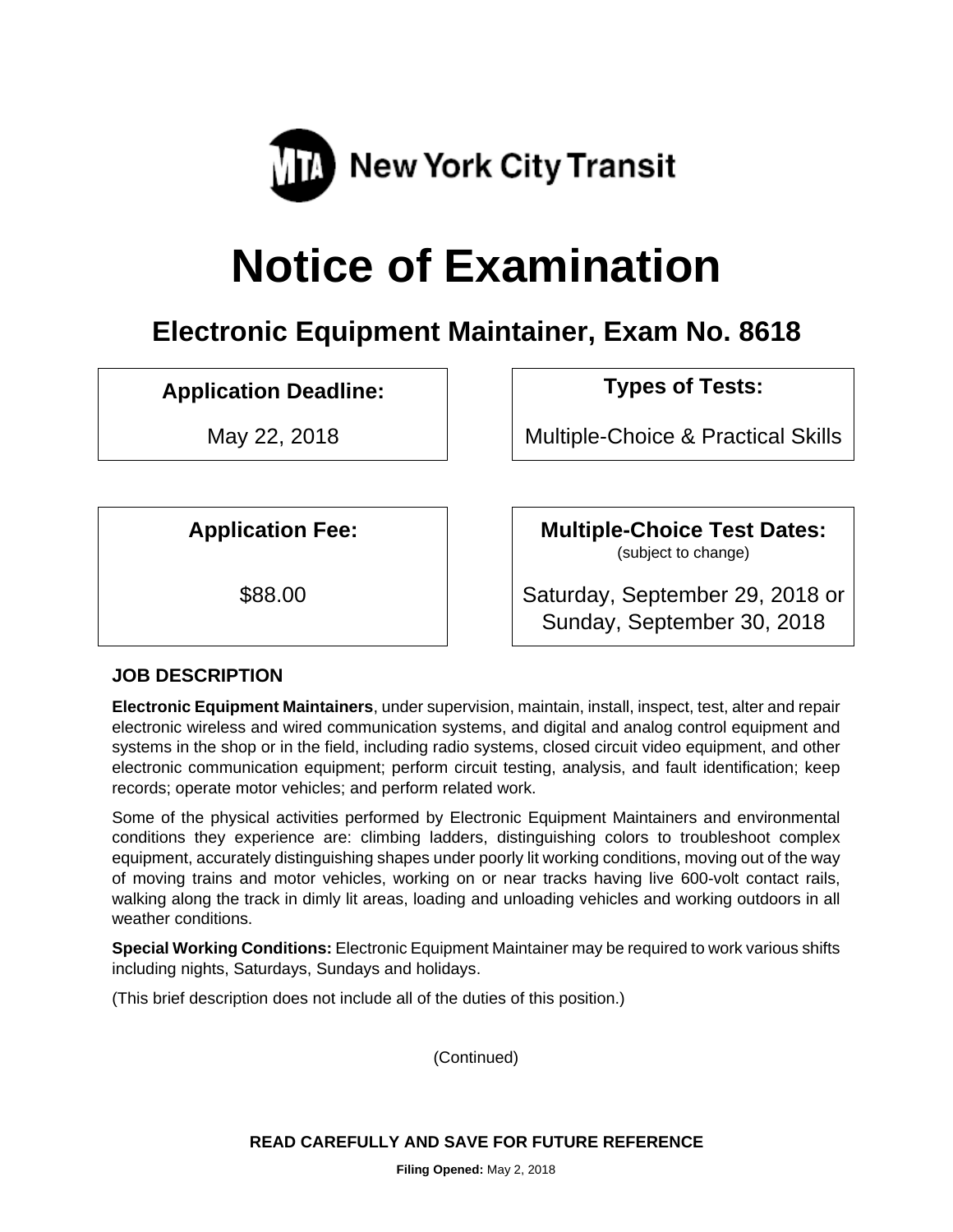#### **SALARY AND BENEFITS**

The current minimum salary for Electronic Equipment Maintainer is \$37.43 per hour for a 40-hour work week. This rate is subject to change. There are two assignment levels within this class of positions. Appointments will be made to Assignment Level I. After appointment, employees may be assigned to the higher assignment level at the discretion of MTA New York City Transit.

The benefits of this position include, but are not limited to, night and weekend salary differentials, paid holidays, vacation and sick leave, a comprehensive medical plan and a pension plan

#### **HOW TO QUALIFY**

**Education and Experience Requirements:** By the **last day of the Application Period,** you must meet the following requirements:

Five years of full-time journey-level satisfactory experience (i.e., you must be a fully-trained knowledgeable, experienced, proficient, and competent technician), maintaining, testing, troubleshooting, calibrating and repairing complex electronic equipment employing analog and digital circuitry.

#### **OR**

Three years of full-time journey-level satisfactory experience (i.e., you must be a fully-trained knowledgeable, experienced, proficient, and competent technician), maintaining, testing, troubleshooting, calibrating and repairing complex electronic equipment employing analog and digital circuitry.

For the above journey-level experience to be credited, it must be **preceded by** one of the following:

- 1. Two years of full-time satisfactory experience as a technician, technician's helper, apprentice or trainee performing or assisting in the work described above; or
- 2. Graduation from a trade school or technical school, with a major course of study in electrical or electronic technology, or a closely related field, totaling 600 hours; or
- 3. Graduation from a four-year vocational high school with a major course of study in electrical or electronic technology or a closely related field; or
- 4. An associate degree (sixty semester credits) in electrical or electronic technology, electrical engineering, or a closely related field from an accredited college or university.

Vocational high school, technical school or trade school education must be approved by a State's Department of Education or a recognized accrediting organization. College education must be from an accredited college or university, accredited by regional, national, professional or specialized agencies recognized as accrediting bodies by the U.S. Secretary of Education, and by the Council for Higher Education Accreditation (CHEA).

Qualifying part-time experience will be credited on a pro-rated basis.

**Foreign Education Fact Sheet (required only if you need credit for your foreign education for this examination):** If you were educated outside the United States, you must have your foreign education evaluated to determine its equivalence to education obtained in the United States. The services that are approved to make this evaluation, as well as instructions on how to submit this evaluation are listed in the *Foreign Education Fact Sheet* included with your application packet. When you contact the evaluation service, ask for a "document-by-document" (general) evaluation of your foreign education.

(Continued)

#### **READ CAREFULLY AND SAVE FOR FUTURE REFERENCE**

**Filing Opened:** May 2, 2018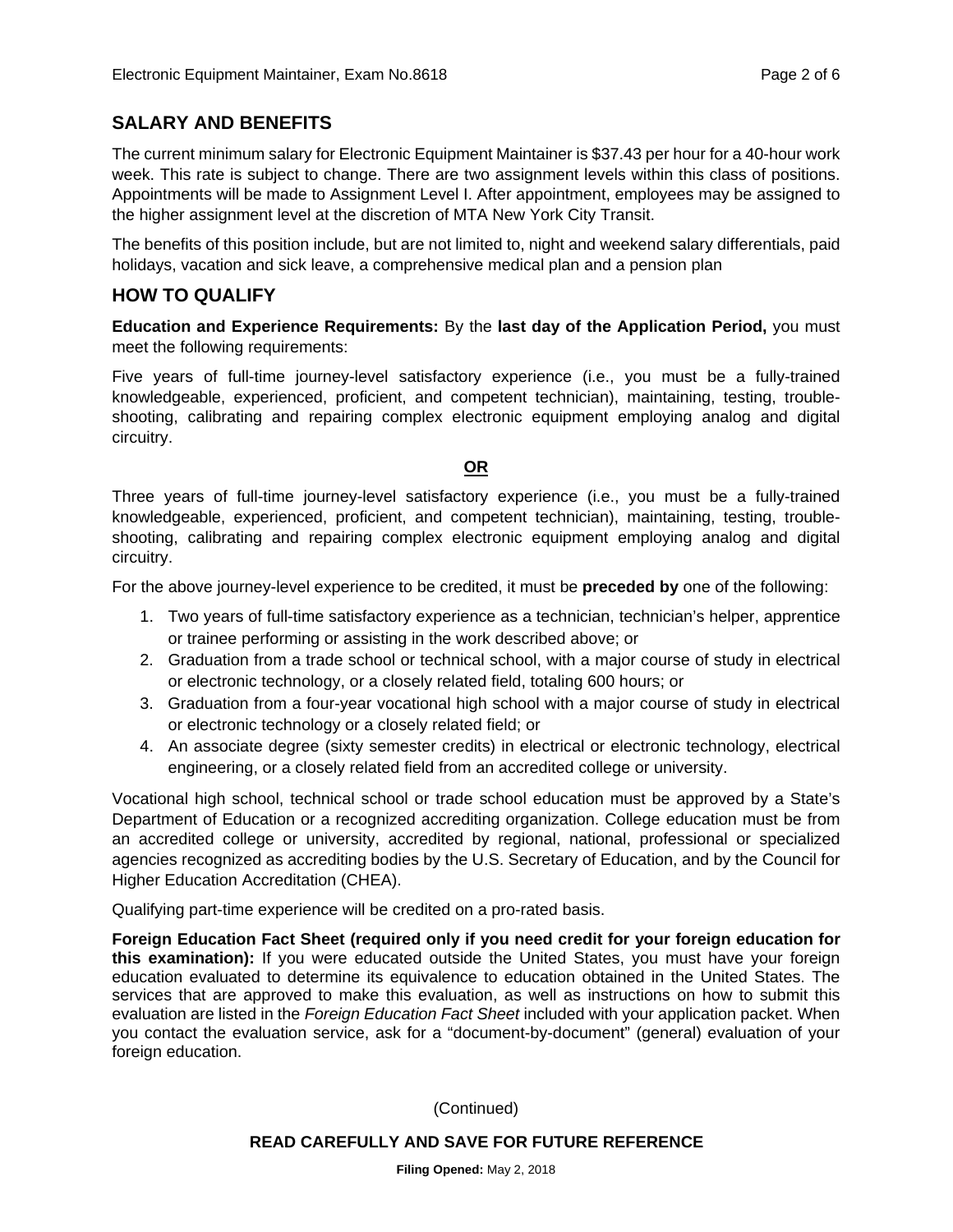#### **HOW TO QUALIFY** (Continued)

You will be required to indicate if you met the education and experience requirements on the date that you are scheduled to take the multiple-choice test. You may also be required to complete additional forms in regards to your education and experience at the time of appointment. You will be given the multiple-choice test before we verify your qualifications for this examination. You are responsible for determining whether you meet the qualification requirements for this examination prior to submitting the *Application*. If you are marked "Not Qualified," your application fee will **not** be refunded and you will **not** receive a score.

#### **REQUIREMENTS TO BE APPOINTED**

**Driver License Requirement:** At the time of appointment, you must have a motor vehicle driver's license valid in the State of New York with no disqualifying restrictions that would preclude the performance of the duties of this title. If you have serious moving violations, a license suspension or an accident record, you may be disqualified. This license must be maintained for the duration of your employment in the title.

**Drug Screening Requirement:** You must pass a drug screening in order to be appointed, and if appointed, you will be subject to random drug and alcohol tests for the duration of your employment. Additionally, if you have tested positive on a drug or alcohol test or had a refusal to test during preemployment or while employed by a Federal DOT-regulated employer during the applicable period, you must have completed the Substance Abuse Professional (SAP) process required by federal law in order to be appointed to this safety-sensitive position.

**Residency:** New York City residency is not required for this position

**English Requirement:** You must be able to understand and be understood in English.

**Proof of Identity:** Under the Immigration and Reform Control Act of 1986, you must be able to prove your identity and your right to obtain employment in the United States prior to employment with MTA New York City Transit.

#### **HOW TO OBTAIN AN APPLICATION**

During the application period, you may obtain an *Application* for this examination online at http://mta.info/nyct/hr/appexam.htm or in person at the MTA New York City Transit Exam Information Center as indicated below.

**MTA New York City Transit Exam Information Center:** Open Monday through Friday, from 9 AM to 3 PM, in the lobby at 180 Livingston Street, Brooklyn, New York. Directions: take the A, C, F or R trains to the Jay Street-Metro Tech Station, or the 2, 3, or the G train to the Hoyt Street Station.

## **HOW TO SUBMIT AN APPLICATION AND PAY THE APPLICATION FEE**

If you believe you meet the requirements in the "How to Qualify" section, submit an application online unless you are requesting a Fee Waiver. Applicants who wish to request a Fee Waiver should refer to the "How to Submit an Application When Requesting a Fee Waiver" section below. Applications will **not** be accepted in person.

#### **Online Applications**:

- 1. Apply using http://mta.info/nyct/hr/appexam.htm by the last day of the application period.
- 2. Log into your existing account or create a new account online to apply.
- 3. Follow the steps to submitting an application.

(Continued)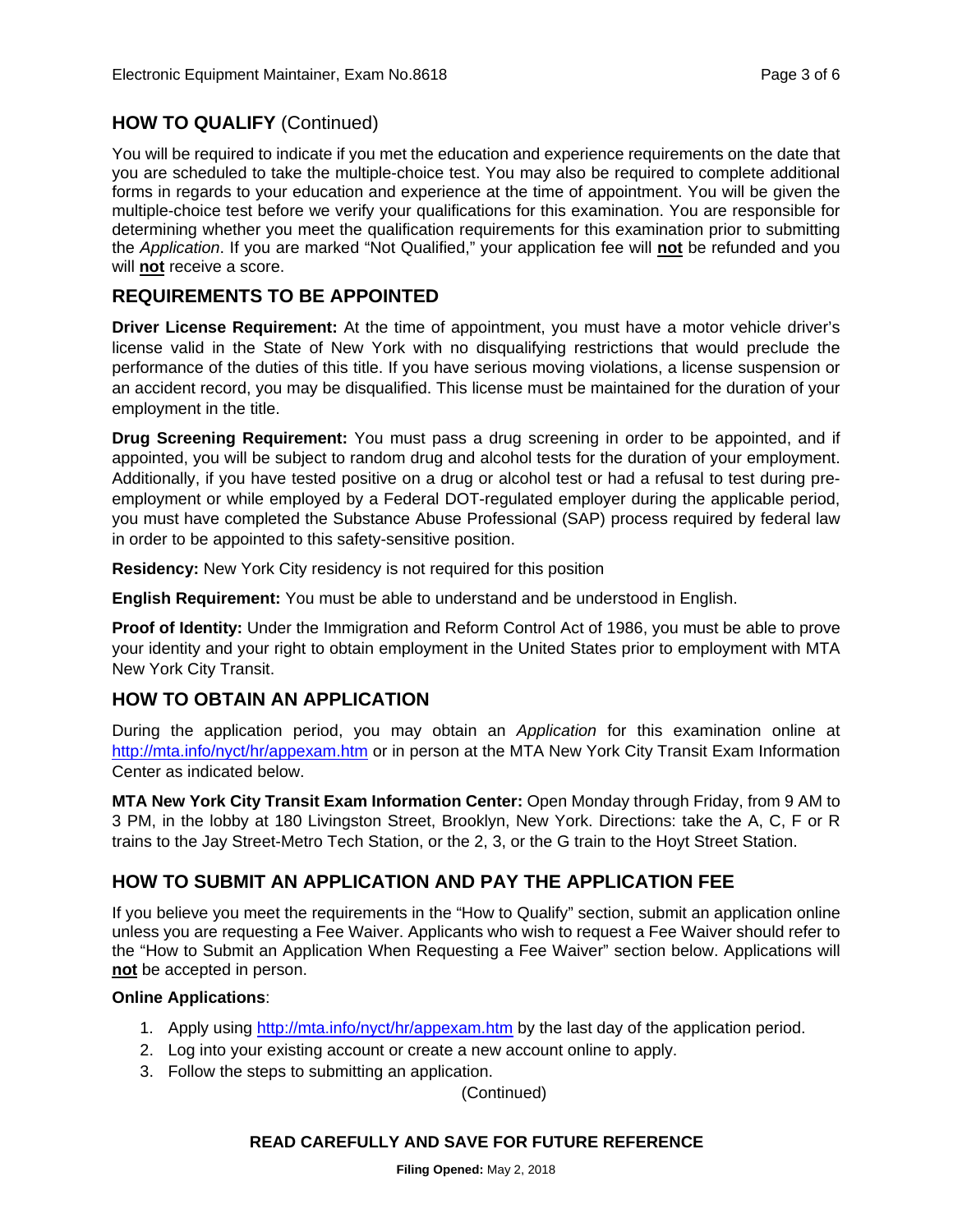#### **HOW TO SUBMIT AN APPLICATION AND PAY THE APPLICATION FEE** (Continued)

- 4. A confirmation number will appear on the same page after submitting your Application.
- 5. Below the confirmation number, a Pay Examination Fee button will appear for you to click to open the payment page.
- 6. A major credit card or a bank card associated with a bank account must be used when paying the application fee.
- 7. You will be sent a confirmation email after you submit payment for the application fee.

Computers with internet access are available on a limited basis at branches of the New York Public Library, the Brooklyn Library and the Queens Library to patrons with a valid library card.

Save your Confirmation numbers for future reference and proof of filing an Application.

**Application Fee:** This fee is generally not refundable. Under special circumstances, you may be entitled to a refund. You should refer to the Department of Citywide Administrative Services ("DCAS") Exam Regulations to determine if you are entitled to a refund prior to requesting a refund. You can refer to the bottom of the last page of the Notice of Examination for instructions on how to obtain a copy of the DCAS Exam Regulations.

#### **HOW TO SUBMIT AN APPLICATION WHEN REQUESTING A FEE WAIVER**

Applicants who wish to request a Fee Waiver must obtain an *Application* in person at the MTA Exam Information Center as indicated above and must submit the *Application* to the address in the Correspondence section below **by the last day of the application period**.

MTA New York City Transit will not accept applications in person. Additional information on how to request an application fee waiver is available with the *Application.*

#### **ADMISSION LETTER**

An *Admission Letter* will be mailed to you about 10 days before the first date of the multiple-choice test. If you do not receive an *Admission Letter* at least 4 days before this date, you may obtain a duplicate letter at the MTA New York City Transit Exam Information Center (as indicated above). A paper copy of the *Admission Letter* is your ticket for admission to the test.

#### **THE TEST**

You will be given a qualifying multiple-choice test and a competitive practical skills test. You must achieve a score of at least 70% to pass each test. Only those who meet the qualifying education and experience requirements and pass the qualifying multiple-choice test will be scheduled to take the competitive practical skills test. Your score on the competitive practical skills test will determine your place on the eligible list.

Veterans' or Disabled Veterans' Credit will be granted only to eligible passing candidates who request that they be applied. Veterans' or Disabled Veterans' Credit should be requested at the time of application, but **must** be requested before the date the eligible list is established. Claims for Veterans' or Disabled Veterans' Credit cannot be made once the eligible list is established.

The qualifying multiple-choice test may include questions on basic electronic and electrical theory; proper selection and use of tools, instruments and materials; safe, proper and efficient work practices; reading and interpreting electrical schematics; and other related areas.

The competitive practical skills test may require you to perform tasks related to the installation, testing, maintenance and repair of electronic and electrical communications equipment, including the proper use of hand tools, meters and other testing equipment, and safe work practices and procedures.

#### **READ CAREFULLY AND SAVE FOR FUTURE REFERENCE**

**Filing Opened:** May 2, 2018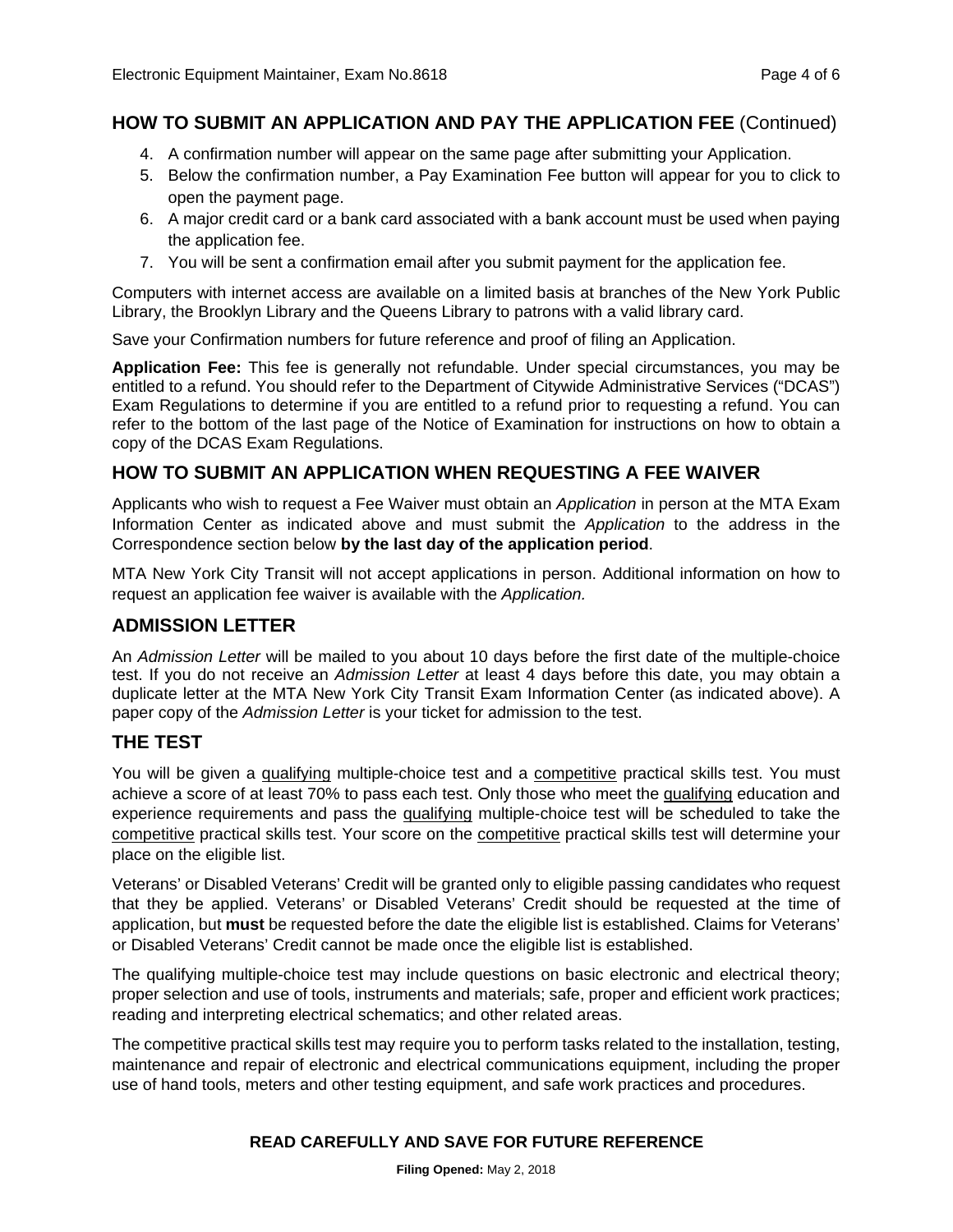#### **TEST ADMINISTRATION GUIDELINES**

**Warning:** You are not permitted to enter the test site with cellular phones, smart watches, beepers, pagers, cameras, portable media players, or other electronic devices. Calculators are permitted; however, they must be hand-held, battery or solar powered, numeric only. Calculators with functions **other than** addition, subtraction, multiplication and division are prohibited.

Electronic devices with an alphabetic keyboard, word processing, or data recording capabilities, such as planners, organizers, etc., are prohibited. If you use any of these devices in the testing site building at any time before, during, or after the test, you may **not** receive your test results, your test score may be nullified, and your application fee will **not** be refunded.

You may not have any other person, including children, present with you while you are being processed for or taking the test, and no one may wait for you inside of the test site while you are taking the test.

**Required Identification: You are required to bring one (1) form of valid (non-expired) signature and photo bearing identification to the test site**. The name that was used to apply for the exam must match the first and last name on the photo ID. A list of acceptable identification documents is provided below**. If you do not have an acceptable ID, you may be denied testing.** Acceptable forms of identification (bring one) are as follows: State issued driver's license, State issued identification card, US Government issued Passport, US Government issued Military Identification Card, US Government issued Alien Registration Card, Employer ID with photo, or Student ID with photo.

**Leaving:** You must leave the test site once you finish the test. If you leave the test site after being fingerprinted but before finishing the test, you will not be permitted to re-enter. If you disregard this instruction and re-enter the test site, you may not receive your test results, your test score may be nullified, and your application fee will not be refunded.

#### **THE TEST RESULTS**

If you meet the qualifying education and experience requirements and pass the qualifying multiplechoice test and the competitive practical skills test, your name will be placed in final score order on an eligible list and you will be given a list number. You will be notified by mail of your test results. You will be considered for appointment when your name is reached on the eligible list.

#### **ADDITIONAL INFORMATION**

**Promotion Examination:** A promotion examination for this title is being held for eligible MTA New York City Transit employees. The names appearing on the promotion list will be considered first in filling vacancies with the MTA New York City Transit

#### **SPECIAL ARRANGEMENTS**

**Special Test Accommodations:** If you plan to request special testing accommodations due to disability or an alternate test date due to your religious belief, follow the instructions included with your *Application* and mail your request to the address found in the "Correspondence" section below no later than 30 days prior to the first scheduled test date.

(Continued)